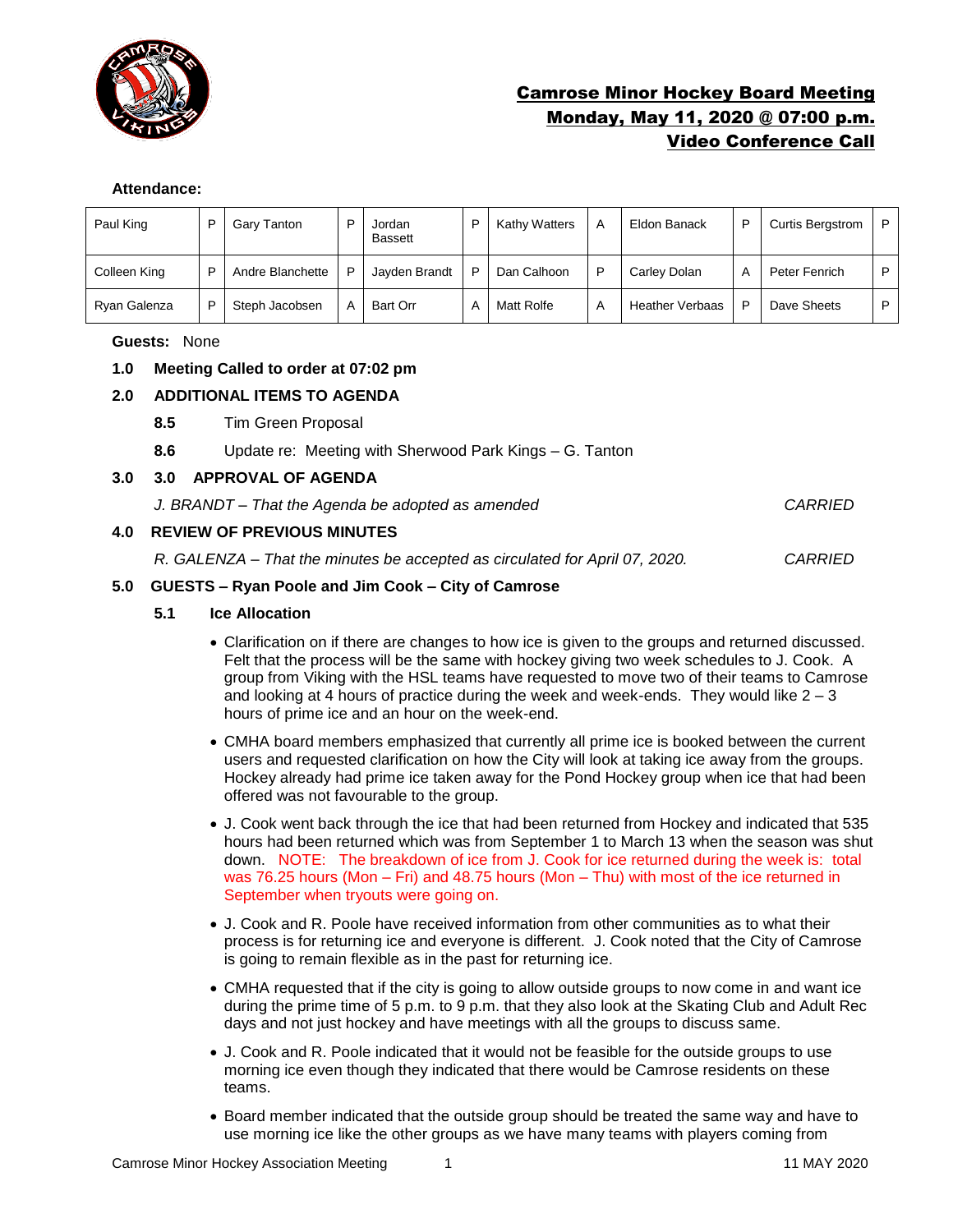outside of the community as well and it would not be feasible for these teams to use morning ice.

• Ice rate for morning ice 70.95/hr starting September 1, 2020.

## **5.2 Pond Hockey Program**

• J. Cook and R. Poole will go back to Pond Hockey and clarify if they wanted more ice for the 2020 season per email received from J. Cook on October 25, 2019 indicating the city had already approved it. At this time J. Cook and R. Poole indicated that Fun Hockey was sticking to the September and October time frame only.

## **5.3 Hanging of Banners**

- Request from CMHA to be able to put up banners from Provincials wins, and Gold to Bronze wins with any league in the Border Paving rink.
- J. Cook requested a letter be sent to himself and R. Poole regarding the request and also that there be some guidelines as to when banners are to be taken down i.e. anything older than 10 years etc. in the Max Rotunda

#### **5.4 Ice Costs**

- Ice will go up 5% in September to 141.90/hour
- If the association felt that this would not be possible, then a letter be written to R. Poole and he would take to The City Camrose Council.

#### **5.5 Accessibility to the rink**

- Staff are currently working in shifts and 7 days a week so it is possible to access the rink on the week-ends from 7 to 5 p.m. or during the week.
- Teams need to return hockey equipment and C. King will formulate a plan and set up dates with J. Cook when this will occur.

## **6.0 STANDING ITEMS**

## **6.1. MINOR HOCKEY COORDINATOR**

- Review of Proposed Budget
- *R. GALENZA – That we accept Tim Green's Proposal. CARRIED*
- *H. VERBAAS – That we use the money in reserve to pay for Tim Green's Contract. CARRIED*

*P. FENRICH – That the proposed budget be accepted with the update and that the surplus from 2019 / 2020 be used to finance Tim Green's Contract. CARRIED*

• It will be noted on the website that for this season, raffle tickets will not be sold due to Covid-19 but will be reinstated for the 2021 – 2022 season.

*D. SHEETS – That the proposed registration rates for 2020 – 2021 be accepted as presented.* 

- **Website Updates**
	- o Reference to the new name for the age divisions has been updated as requested by Hockey Alberta
	- o Coach Application is ready online for applications
	- $\circ$  Notice to Tryout online submission for all divisions and the AA teams will have to complete the HA AA Notice to Tryout form as well

#### **6.2 Directors**

- 6.2.1. Promotions and Relations J Bassett Nothing to report
- 6.2.2. Director of Equipment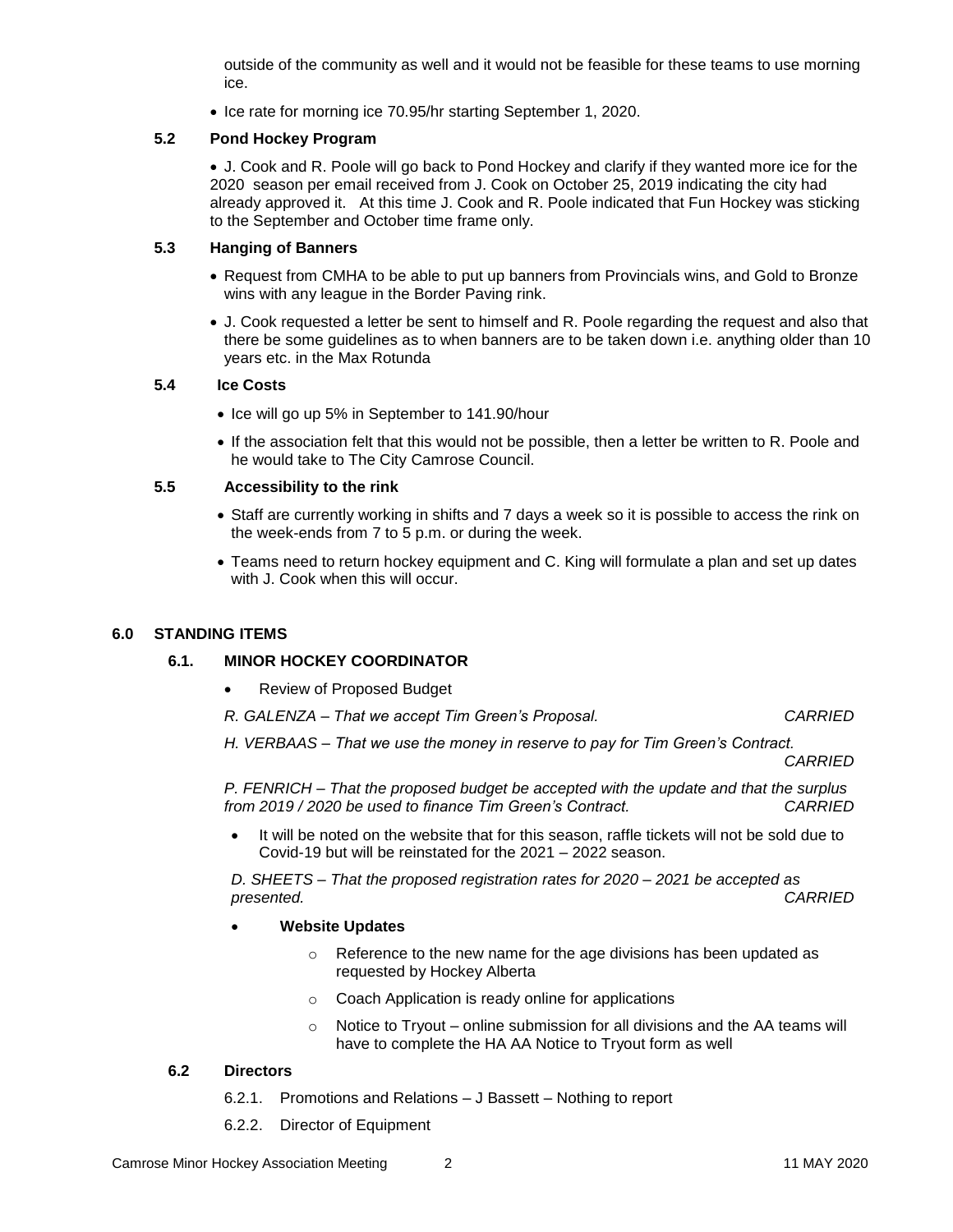- Board members were in favour of having the new logo put on the jersey for any future purchases.
- 6.2.3. Director of Discipline H. Verbaas Nothing to report.
- 6.2.4. Director Midget (U18) D. Sheets Nothing to report.
- 6.2.5. Director Bantam (U15) C. Dolan Not present.
- 6.2.6. Director Peewee (U13) J. Brandt Nothing to report.
- 6.2.7. Director Atom (U11) P. Fenrich Nothing to report.
- 6.2.8. Director Intro to Hockey (U9, U7) H. Verbaas and A. Blanchette Nothing to report
- 6.2.9. Director of Female Hockey E. Banack and K. Watters Nothing to report
- 6.2.10. RIC M Rolfe Not present.

## **7.0 OLD BUSINESS**

## **7.1 15 year old team**

• Since the last meeting, letters in support of this team have come in. P. King to follow-up with Earl Reid to see if we can get back into the league and what the final cut off date would be. Will update board members when clarification obtained. (After conversation with Earl Reid, last possible date is mid June prior to the annual meeting, Dave has contacted Trevor Kvale and updated information is forth coming.)

## **7.2 U11 Update**

- Hockey Alberta will not approve this AA team into the NAHL. There is now a group of associations that are looking into a AA Tier 1 division.
- It was felt that if Camrose goes in with this group of associations that we open up the import ruling to be like the U18, U15 and U13 AA groups.

## **7.3 Video Conference end of June for AGM**

- Will look into setting up a video conference for the AGM and if voting needs to take place, will see how this can be done.
- Will find out of Alberta Gaming is extending the three months to host an AGM as well.

## **8.0 NEW BUSINESS**

- **8.1** Registration Dates
	- Will open up the online registration on June 1 (as long as everything gets set up). As of August 1, registration rates will go up by \$100.00. Payment plans are in place and have been extended to December 15<sup>th</sup> to help families during this time.
- **8.2** NAI rep to sit on a committee to look at tiering and travel
	- J. Basset put his name forward but was not selected. The following associations were selected: Ft. Saskatchewan, Vegreville, Ponoka, Hinton, Smoky Lake, 2 executive members and the NAI scheduler.
- **8.3** HA Changes to U15 Tier 4 6 Non Checking
	- Information has been posted to our website regarding the decision from Hockey Alberta.
- **8.4** Provincials at U11 Discontinued permanently as of 2020 2021 by Hockey Alberta.
- **8.5** Tim Green Proposal Refer to Item 6.1
- **8.6** Update from Sherwood Park King's Club
	- G. Tanton attended a meeting and indicated that the Club wanted to form a committee which would have a Camrose rep with the goal being open communication between